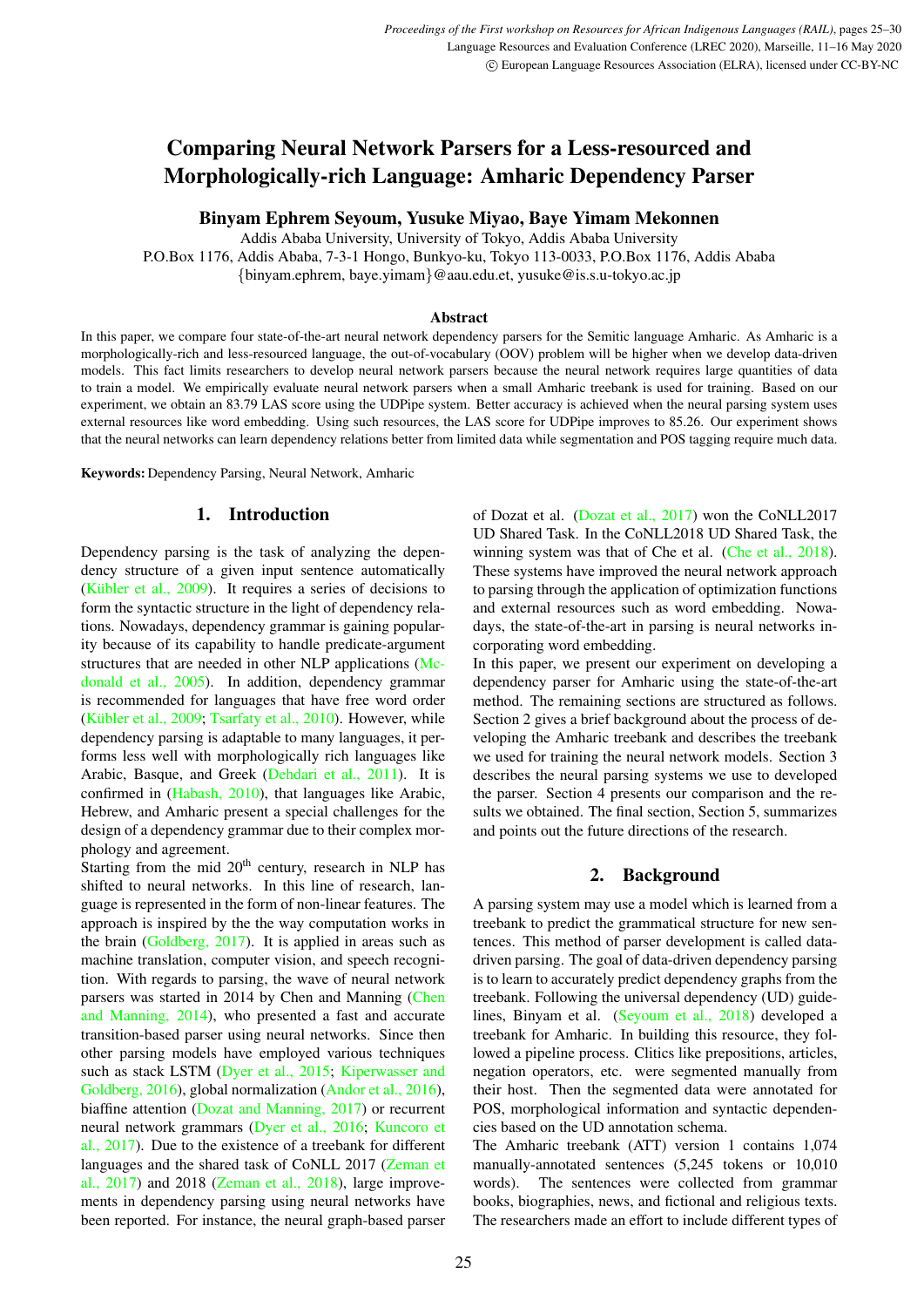sentences. The data is included in the UD website $<sup>1</sup>$  $<sup>1</sup>$  $<sup>1</sup>$ .</sup>

## 3. Neural Network Parsers

In recent years, many fast and accurate dependency parsers have been made available publicly. Due to the shared task on dependency parsing and the presence of treebanks for different languages, every year new parsing methods have been introduced [\(Lavelli, 2016;](#page-4-14) [Zeman et al., 2017\)](#page-5-1). Some of the systems require a lot of resources and large treebanks while others are easy to adapt to new languages that have few resources. With this background, we have selected four off-the-shelf parsing systems to test for Amharic. The sys-tems are: UDPipe<sup>[2](#page-1-1)</sup>, JPTDP<sup>[3](#page-1-2)</sup>, UUParser<sup>[4](#page-1-3)</sup> and Turku<sup>[5](#page-1-4)</sup>.

# 3.1. UDPipe

UDPipe is an open-source and a trainable pipeline parsing system. It performs sentence segmentation, tokenization, part-of-speech tagging, lemmatization, morphological analysis, and dependency parsing [\(Straka et al., 2016\)](#page-4-15). After a model is trained on the CoNLL-U format, it performs both sentence segmentation and tokenization jointly using a single-layer bidirectional Gated recurrent unit (GRU) network [\(Straka et al., 2017\)](#page-4-16). The tasks of POS tagging, lemmatization, and morphological analysis, are performed using the MorphoDiTa of (Straková et al., 2014).

The parsing system of UDPipe is based on *Parsito*, (Straková et al.,  $2014$ ) a transition-based system which is able to parse both non-projective and projective sentences. For non-projective sentences, it employs the arc-standard system of Nivre [\(Nivre, 2014\)](#page-4-17). To handle non-projective sentences, it has an extra transition called "swap" that reorders two words. It uses neural network classifiers to predict correct transitions. For the purpose of improving parsing accuracy, it adds search-based oracles. It also includes optional beam search decoding, similar to that of Zhang and Nivre [\(Zhang and Nivre, 2011\)](#page-5-4).

## 3.2. jPTDP

jPTDP is a joint model for part-of-speech (POS) tagging and dependency parsing [\(Nguyen and Verspoor, 2018\)](#page-4-18). It was released in two versions; for our experiment, we used the latest version, jPTDP v2.0. This model is based on the BIST graph-based dependency parser of Kiperwasser and Goldberg [\(Kiperwasser and Goldberg, 2016\)](#page-4-7). Given word tokens in an input sentence, the tagging component uses a BiLSTM to learn latent feature vectors representing the tokens. Then the tagging component feeds these feature vectors into a multi-layer perceptron (MLP) with one hidden layer to predict POS tags.

The parsing component uses another BiLSTM to learn a set of latent feature representations which are based on both the input tokens and the predicted POS tags. These representations are fed to one MLP to decode dependency arcs and another MLP to label the predicted dependency arcs.

#### 3.3. UUParser

UUParser (version 2.3) is a pipeline system for dependency parsing that consists of three components [\(de Lhoneux et](#page-4-19) [al., 2017\)](#page-4-19). The first component performs joint word and sentence segmentation, the second predicts POS tags and morphological features, and the third predicts dependency relation from the words and the POS tags [\(Nivre, 2008\)](#page-4-20). The word and sentence segmentation is jointly modeled as character-level sequence labeling, employing bidirectional recurrent neural networks (BiRNN) together with CRF [\(de](#page-4-19) [Lhoneux et al., 2017\)](#page-4-19).

The predictions of POS tags and morphological features are accomplished using a Meta-BiLSTM model with contextsensitive token encoding. This method is adopted from the work of Bohnet et al. [\(Bohnet et al., 2018\)](#page-4-21). The method applies BiLSTM to modeling both words and characters at the sentence level, giving the model access to the sentence context. The character and word models are combined in the Meta-BiLSTMs. In the Meta-BiLSTM, they concatenate the output, for each word, (of its context sensitive character and word-based embedding) and pass to another BiLSTM to create an additional combined context sensitive encoding. This is followed by a final MLP, whose output is passed onto a linear layer for POS tag prediction.

The third component is dependency parsing, in which a greedy transition-based parser [\(Nivre, 2008\)](#page-4-20) is applied, following the framework of Kiperwasser and Goldberg [\(Kiperwasser and Goldberg, 2016\)](#page-4-7). The framework learns representations of tokens in context using BiLSTM. Both the token context and the transition (arc labels) are trained together with a multi-layer perceptron. This enables the model to predict transition and arc labels based on a few BiLSTM vectors. The authors also introduce a staticdynamic oracle, which allows the parser to learn from nonoptimal configurations at training time.

## 3.4. Turku Parser

Turku is a neural parsing pipeline for segmentation, morphological tagging, dependency parsing and lemmatization [\(Kanerva et al., 2018\)](#page-4-22). For sentence segmentation and tokenization, the system relies on the output of UDPipe. The pipeline allows pre-trained embeddings to be included in the training.

The tagging is done using the system of Dozat et al. [\(Dozat](#page-4-11) [et al., 2017\)](#page-4-11) which applies a time-distributed affine classifier to the tokens within a sentence. Tokens are first embedded with a word encoder. The encoder sums up a learned token embedding, a pre-trained token embedding, and a token embedding encoded from the sequence of its characters using a unidirectional LSTM. Next, a bidirectional LSTM reads the sequence of embedded tokens in a sentence to create a context-sensitive token representations. These representations are then transformed with ReLU layers separately for each affine tag classification layer (namely UPOS and XPOS). These two classification layers are trained jointly by summing their cross-entropy losses.

Lemmatization is another pipeline in the Turku parser in which the researchers develop their own lemmatization component. The system considers lemmatization as a sequence-to-sequence translation problem. They consider

<span id="page-1-0"></span><sup>1</sup> <https://universaldependencies.org/>

<span id="page-1-1"></span><sup>2</sup> <https://ufal.mff.cuni.cz/udpipe>

<span id="page-1-2"></span><sup>3</sup> <https://github.com/datquocnguyen/jPTDP>

<span id="page-1-3"></span><sup>4</sup> <https://github.com/UppsalaNLP/uuparser>

<span id="page-1-4"></span><sup>5</sup> <https://turkunlp.org/Turku-neural-parser-pipeline>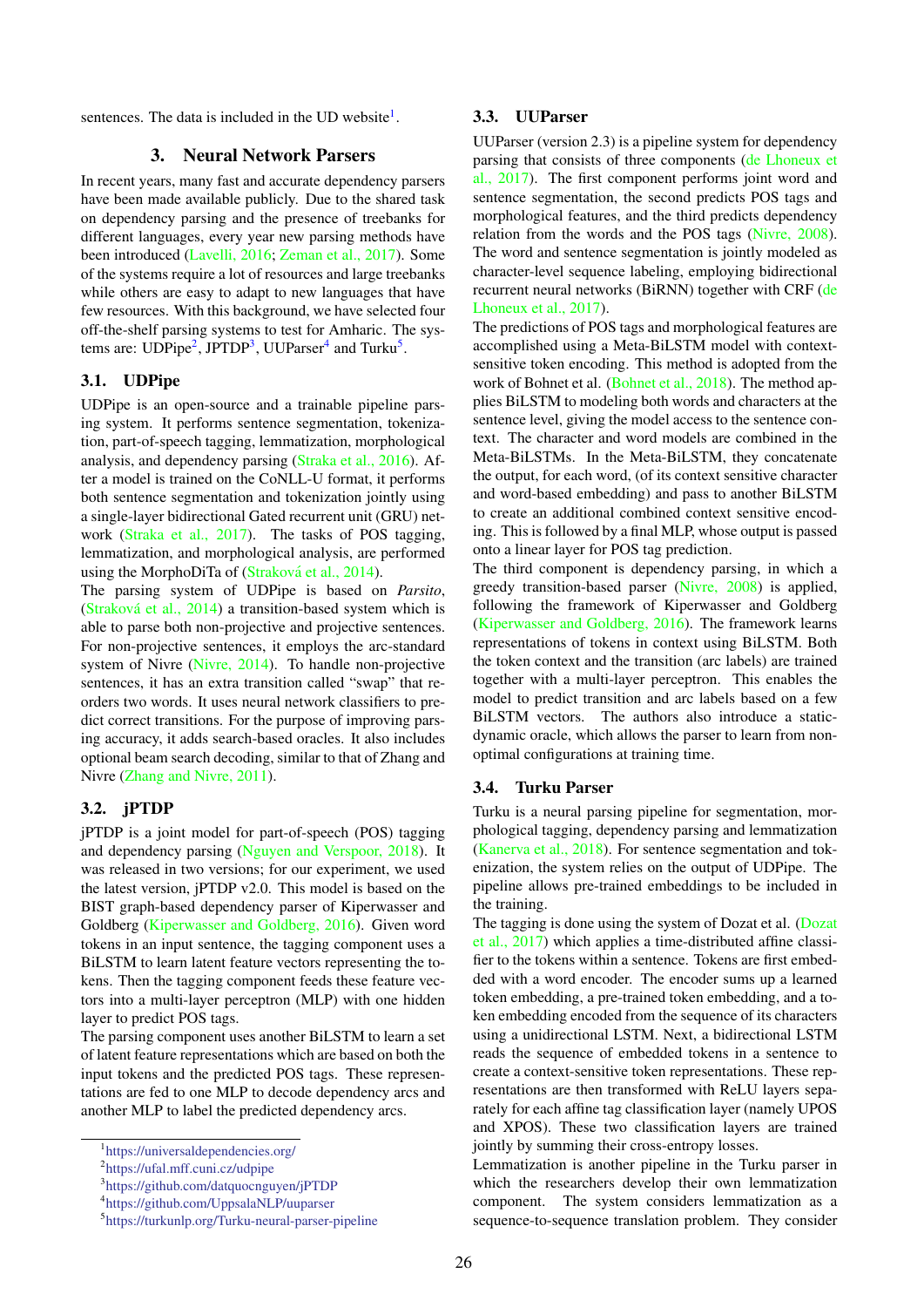a word as an input, a sequence of characters which are concatenated with a sequence of its part-of-speech and morphological tags. The output is based on the corresponding lemma represented as a sequence of characters. The researchers essentially train their system to translate the word form characters and morphological tags into lemma characters. They use a deep attention encoder-decoder network with a two-layered bidirectional LSTM encoder for reading the sequence of input characters and morphological tags. As a result, they obtained vectors for the sequence encoder. During the decoding phase, they applied beam search with a size five.

The task of syntactic labeling in the Turku parser is based on the system developed by Dozat et al. [\(Dozat et al.,](#page-4-11) [2017\)](#page-4-11). The researchers follow methods similar to those that they implemented for the POS tagging module, where tokens were embedded with a word encoder. The word encoder, then, sums up the learned token embedding, a pre-trained token embedding, and a token embedding encoded from the sequence of its characters using unidirectional LSTM. The embedded tokens are then concatenated together with respective POS embeddings. BiLSTM then reads the sequence of embedded tokens in a sentence so that the system has context-aware token representations. The token representations are then transformed using four different ReLU layers separately for two different biaffine classifiers. The classifier scores possible relations (HEAD) and their dependency types (DEPREL), and best predictions are later decoded to form a tree. These relations and type classifiers are again trained jointly by summing up their cross entropy losses. Refer to [\(Dozat and Manning, 2017\)](#page-4-8) and [\(Dozat et al., 2017\)](#page-4-11) for the detailed process.

## 4. Comparing the Neural Network Parsers

Before we discuss the comparison, we describe the experimental set up we followed. The standard practice of preparing data is to divide the data into training, development and test set, usually 80 percent for training, and 10 percent each for development and testing. However, the data set we have is too small to be divided into such proportions. Instead, we carry out ten-fold cross-validation [\(Zeman et al., 2017\)](#page-5-1), randomly selecting and grouping an equal number of sentences into ten sets. The data we used for this paper are freely available at [http://github.com/Binyamephrem/Amharic-treebank.](http://github.com/Binyamephrem/Amharic-treebank) During the training phase, the data in the nine sets are used as a training set and tested against the sentences in the remaining set.

## 4.1. Experimental Results

In Table 1, we present the results of evaluating the parsing systems we trained. In order to make the evaluation fair, the first experiment is conducted by excluding other external resources. Since the Turku parser requires a pre-trained word embedding, we exclude it from this comparison. For evaluation purposes, we use the conllu18 evaluation script  $<sup>6</sup>$  $<sup>6</sup>$  $<sup>6</sup>$ , which requires the data to be in the CoNLL-U format</sup> and gives us evaluation results for ULA, LAS, MLAS, and

BLEX by comparing the system output with the gold data.

| <b>Parser</b>   | <b>UAS</b> | LAS   | <b>MLAS</b> | <b>BLEX</b> |
|-----------------|------------|-------|-------------|-------------|
| <b>UDPipe</b>   | 95.16      | 83.79 | 76.33       | 79.00       |
| <i>iPTDP</i>    | 92.42      | 79.68 | 69.83       | 73.83       |
| <b>UUParser</b> | 92.00      | 79.47 | 70.30       | 73.66       |

Table 1: Comparison of the parsing systems

In all measures, UDPipe outperforms both jPTDP and UU-Parser. LAS computes the percentage of words that are assigned as both the correct syntactic head and the correct dependency label. A system with a higher LAS result will also have a higher result in other measures as well. However, a significant difference is observed in MLAS score (6.03-6.50). MLAS specifically focuses on the combined evaluation of both UPOS and morphological features. Both UDPipe and UUParser are pipeline systems whereas jPTDP is a joint model. The score of jPTDP on MLAS is worse, probably because the model focuses on POS tagging and dependency labeling only. Thus, it may be unjustifiable to compare them on this score as jPTDP does not consider morphological tags in the model. The same logic is applicable regarding the BLEX score. BLEX focuses on the relations between content words by considering lemmas, which are not modeled in jPTDP. The score we obtained for jPTDP probably results from the system seeing gold lemmas or the input data.

## 4.2. Parsing Model Enhanced with External **Resources**

We carried out another experiment in which models can be enhanced by external resources. One way of enhancing a model is to use a pre-trained word embedding. For this purpose, we used the trained model for Amharic using fast-text<sup>[7](#page-2-1)</sup>. The data for training the model is from Wikipedia and Common Crawl<sup>[8](#page-2-2)</sup>. The models were trained using continuous bag of words (CBOW) with position-weights, in dimension 300 and considered character of n-grams of length 5 with a window of size 5 and 10 negatives [\(Grave et al.,](#page-4-23) [2018\)](#page-4-23).

In this comparison, we have included the Turku parser as it requires a pre-trained word embedding. Table 2 presents the results when each model is enhanced with word embedding.

| <b>Parser</b>   | <b>UAS</b> | LAS   | <b>MLAS</b> | <b>BLEX</b> |
|-----------------|------------|-------|-------------|-------------|
| <b>UDPipe</b>   | 96.00      | 85.26 | 77.90       | 80.73       |
| jPTDP           | 93.79      | 82.00 | 71.42       | 76.61       |
| <b>UUParser</b> | 93.26      | 79.89 | 70.65       | 74.18       |
| Turku           | 93.26      | 81.79 | 68.67       | 77.36       |

Table 2: Model enhanced with pre-trained word embedding

We may observe that a pre-trained word embedding increases the performance of the model in each system. The percentage of improvement varies depending the system. jPTPD scores better in all measures, which indicates that the system benefits from the pre-trained model.

<span id="page-2-0"></span><sup>&</sup>lt;sup>6</sup>[http://universaldependencies.org/conll18/conll18](http://universaldependencies.org/conll18/conll18_ud_eval.py)\_ud\_eval.py

<span id="page-2-2"></span><span id="page-2-1"></span><sup>7</sup> <https://fasttext.cc/docs/en/crawl-vectors.html> 8 <http://commoncrawl.org>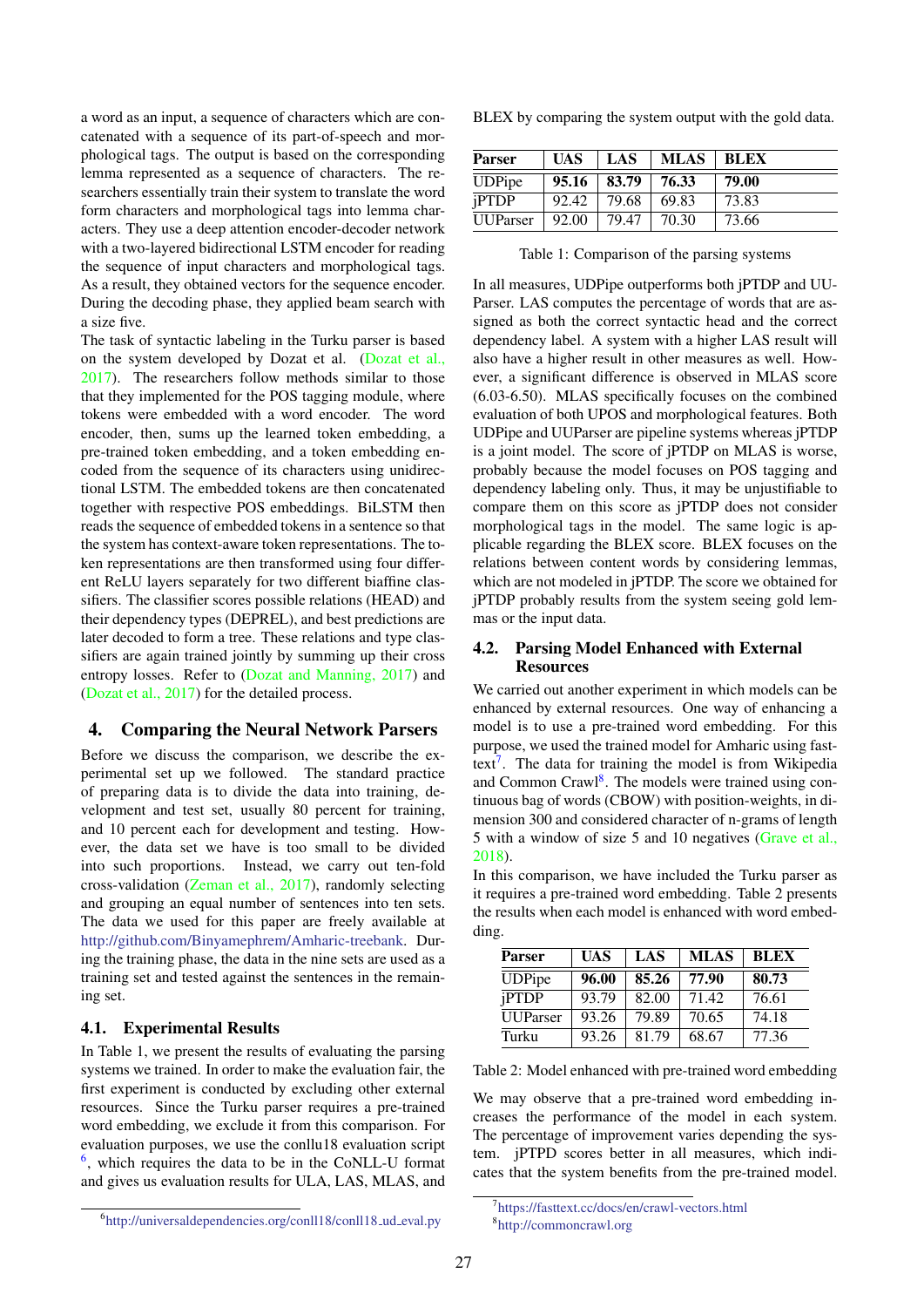For instance, there is a 2.32% improvement over the LAS measure, which could be attributed to the small treebank used in the experiment. Another reason for the greater improvement of the jPTPD model might be related to "unknown" word representation, which are common in morphologically-rich languages. jPTPD uses characterbased representations based on LSTM, which produces embeddings from a sequence of characters. This confirms that a character model is better for morphologically-rich languages with high type-token ratios [\(Smith et al., 2018\)](#page-4-24). Since the UDPipe achieves better results in the first place, the increase due to word embeddings is naturally lower. Such improvements are sometimes evaluated using relative error reduction. For UDPipe, the relative error reduction is <sup>[9](#page-3-1)</sup> approximately  $\sim 9\%$ . This means that 9% of the errors of the system without word embeddings are reduced using word embedding. Similarly, the relative error reduction for jPTDP is  $10 \sim 11.4\%$  $10 \sim 11.4\%$ . Even by this measure, UDPipe did not benefit as much as jPTDP.

|               | Plain         |       | segmented     |        |
|---------------|---------------|-------|---------------|--------|
| <b>Metric</b> | <b>UDPipe</b> | Turku | <b>UDPipe</b> | Turku  |
| Token         | 100.00        | 99.70 | 100.00        | 100.00 |
| Sentences     | 98.62         | 98.62 | 100.00        | 100.00 |
| Words         | 80.23         | 80.07 | 100.00        | 100.00 |
| <b>UPOS</b>   | 75.94         | 77.14 | 100.00        | 95.89  |
| <b>XPOS</b>   | 75.38         | 76.91 | 100.00        | 94.95  |
| <b>UFeats</b> | 73.69         | 74.24 | 100.00        | 93.16  |
| AllTags       | 72.23         | 74.66 | 100.00        | 90.84  |
| Lemmas        | 80.23         | 80.07 | 100.00        | 100.00 |
| UAS           | 62.08         | 61.60 | 95.16         | 93.26  |
| LAS           | 55.32         | 55.63 | 83.79         | 81.79  |
| <b>CLAS</b>   | 49.33         | 49.96 | 78.87         | 77.36  |
| <b>MLAS</b>   | 42.74         | 46.06 | 76.21         | 68.67  |
| <b>BLEX</b>   | 49.33         | 49.96 | 78.87         | 77.36  |

Table 3: Plain text and segmented text

#### 4.3. Effect of the pipeline on the parsing system

Another experiment we conducted concerns the effect of each pipeline on the performance of the parsers when the input is plain text. For this purpose, we use both UDPipe and the Turku Parser. The remaining parsers need a separate segmentation model or input in CoNLL-U format. We compare the segmentation, tagging and parsing scores of both parsers. Table 3 presents the scores of each system when the input is plain text and segmented text.

We notice that there is a large gap in LAS between the gold and predicted segmentation. This may be caused by poor word predictions, which in turn lowers the tagging prediction. Token and sentence segmentation scores are high for both parsers. However, word segmentation scores for both parsers dropped significantly from 98% to 80%. The tagging result for the Turku parser is better when using gold segmentation (93-95%), but a huge decrease is observed (74-77%) when using predicted segmentation (or plain text). As a result of this, dependency attachment scores also significantly decrease( $42â62%$ ). This proves that error propagating in each pipeline greatly affects the attachment scores.

We may also notice from Table 3 that for UDPipe with the segmented input, the system is apparently using the gold POS and morphological features (scores are 100%). Thus, these numbers cannot be compared to the Turku pipeline. For the same reason, LAS scores for Turku with segmented input and UDPipe with segmented input cannot be compared. There is always an improvement when the parser can access gold tags and morphological tags. If there is a perfect tokenizer and tagger, better LAS scores can be obtained. Even though the Turku parser uses the segmentation model from UDPipe, the tagging scores for Turku are slightly better than for UDPipe when plain text is given to both systems.

## 5. Summary and Future Directions

This paper has presented a comparison of neural network parsers. Based on our comparison, we obtained an LAS score of 83.79 using the UDPipe system. This can be enhanced to 85.26 with external resources, i.e., word embedding. From the experiments we can recommend what will work better for Amharic. A parser for Amharic requires a segmentation of clitics before tagging. For this task, we recommend UDPipe. However, the performance of the segmentation need to be enhanced as it affects the tagging and attachment accuracy greatly.

We have compared both pipeline and joint models for tagging and syntactic parsing. From the pipeline systems, the Turku parsing system achieves better results in the tagging task. However, we have noted that parsing systems that follow the pipeline approach need to have a more efficient segmentation and tagging module. Since errors propagate from one pipeline to another, the parsing or dependency attachment is severely affected. If a joint model is preferred, one needs to consider morphological tagging in addition to POS tagging. Our experiment shows that the joint model is a promising research area for further studies. The jPTDP only focuses on POS and attachment information.

We intend to further our research in two ways. Since the data that the segmentation model was trained on was very limited, we plan to expand the data so that the model for segmentation can be enhanced. We can use the current segmentation prediction on a larger dataset and manually correct the predicted segmentation so as to have a better segmentation model. In addition, we will investigate the effect of learning a joint model of morphological tagging in addition to POS tagging and dependency attachment.

We conclude that, even though we have a small treebank, we can still develop a reasonably efficient parser for Amharic. That is, syntactic patterns can be learned from a small treebank. However, the data in the treebank needs to be carefully selected to include existing syntactic patterns in the language. The challenging aspect in future research will be learning the tags for new lexical items.

# 6. Bibliographical References

<span id="page-3-0"></span>Andor, D., Alberti, C., Weiss, D., Severyn, A., Presta, A., Ganchev, K., Petrov, S., and Collins, M. (2016). Globally Normalized Transition-Based Neural Networks. *As-*

<span id="page-3-1"></span><sup>&</sup>lt;sup>9</sup>It is calculated as (85.26-83.79) / (100-83.79)

<span id="page-3-2"></span><sup>&</sup>lt;sup>10</sup>It is calculated as  $(82.00-79.68)$  /  $(100-79.68)$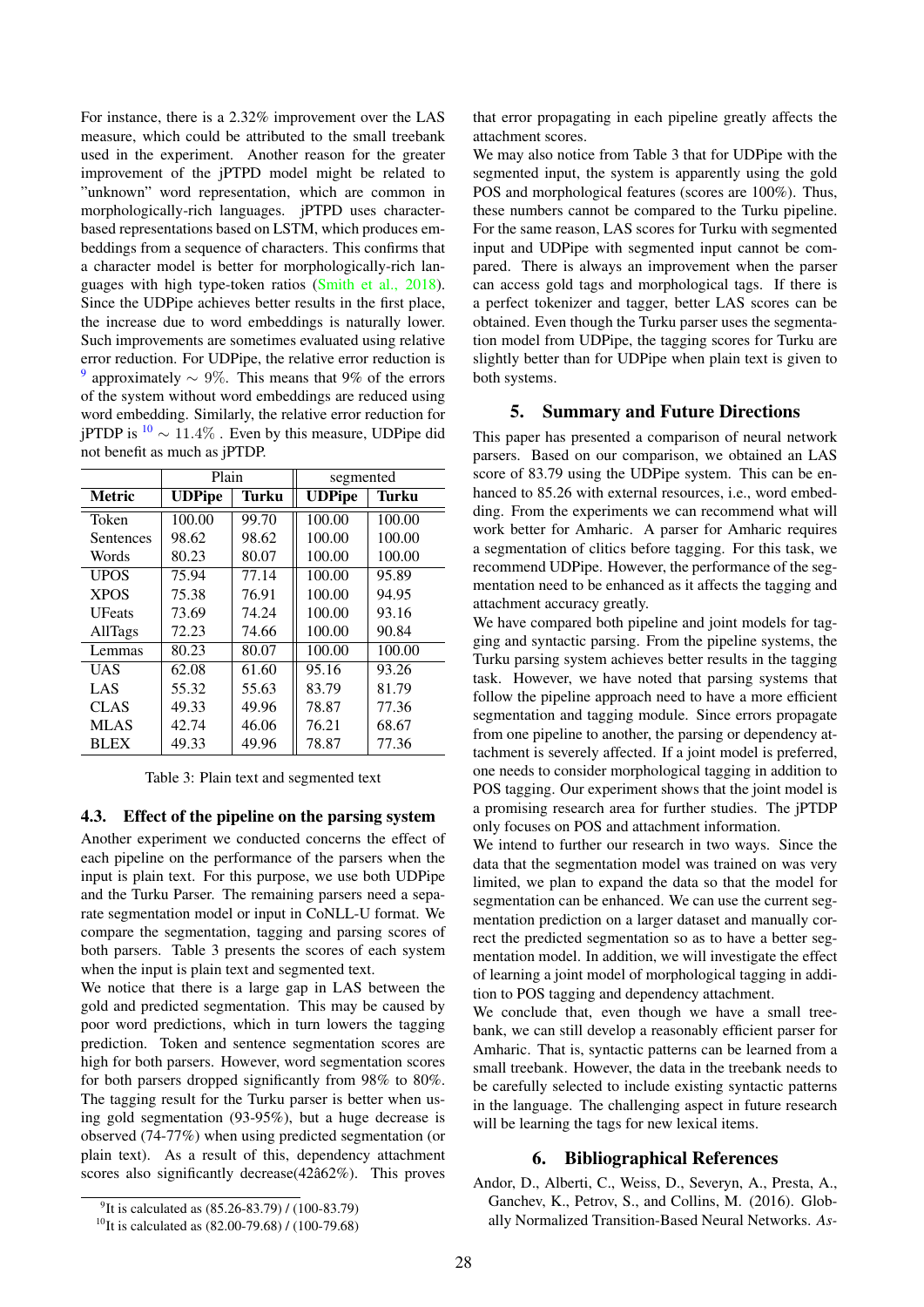*sociation for Computational Linguistics, arXiv preprint arXiv:1603.06042*.

- <span id="page-4-21"></span>Bohnet, B., McDonald, R., Simoes, G., Andor, D., Pitler, E., and Maynez, J. (2018). Morphosyntactic Tagging with a Meta-BiLSTM Model over Context Sensitive Token Encodings. In *Proceedings of the 56th Annual Meeting of the Association for Computational Linguistics (Long Papers)*, pages 2642–2652, Melbourne, Australia. Association for Computational Linguistics.
- <span id="page-4-12"></span>Che, W., Liu, Y., Wang, Y., Zheng, B., and Liu, T. (2018). Towards Better UD Parsing: Deep Contextualized Word Embeddings, Ensemble, and Treebank Concatenation. In *Proceedings of the CoNLL 2018 Shared Task: Multilingual Parsing from Raw Text to Universal Dependencies*, pages 55–64.
- <span id="page-4-5"></span>Chen, D. and Manning, C. D. (2014). A Fast and Accurate Dependency Parser using Neural Networks. In *Proceedings of the 2014 Conference on Empirical Methods in Natural Language Processing (EMNLP)*, pages 740– 750, Doha, Qatar.
- <span id="page-4-19"></span>de Lhoneux, M., Shao, Y., Basirat, A., Kiperwasser, E., Stymne, S., Goldberg, Y., and Nivre, J. (2017). From raw text to universal dependencies-look, no tags! In *Proceedings of the CoNLL 2017 Shared Task: Multilingual Parsing from Raw Text to Universal Dependencies*, pages 207–217.
- <span id="page-4-2"></span>Dehdari, J., Tounsi, L., and van Genabith, J. (2011). Morphological Features for Parsing Morphologicallyrich Languages: A Case of Arabic. In *Proceedings of the 2nd Workshop on Statistical Parsing of Morphologically-Rich Languages (SPMRL 2011)*, pages 12–21, Dublin, Ireland. Association for Computational Linguistics.
- <span id="page-4-8"></span>Dozat, T. and Manning, C. D. (2017). Deep Biaffine Attention for Neural Dependency Parsing. In *ICLR2017*.
- <span id="page-4-11"></span>Dozat, T., Qi, P., and Manning, C. D. (2017). Stanford's Graph-based Neural Dependency Parser at the CoNLL 2017 Shared Task. (2016):20–30.
- <span id="page-4-6"></span>Dyer, C., Ballesteros, M., Ling, W., Matthews, A., and Smith, N. A. (2015). Transition-Based Dependency Parsing with Stack Long Short-Term Memory. In *Proceedings of the 53rd Annual Meeting of the Association for Computational Linguistics and the 7th International Joint Conference on Natural Language Processing*, pages 334–343, Beijing, China. Association for Computational Linguistics.
- <span id="page-4-9"></span>Dyer, C., Kuncoro, A., Ballesteros, M., and Smith, N. A. (2016). Recurrent Neural Network Grammars. In *Proc. of NAACL*.
- <span id="page-4-4"></span>Goldberg, Y. (2017). Neural Network Methods for Natural Language Processing. In *Synthesis Lectures on Human Language Technologies*, volume 10, pages 1–282. Morgan & Claypool Publishers series.
- <span id="page-4-23"></span>Grave, E., Bojanowski, P., Gupta, P., Joulin, A., and Mikolov, T. (2018). Learning Word Vectors for 157 Languages. In *Proceedings of the International Conference on Language Resources and Evaluation (LREC 2018)*, pages 1–5.
- <span id="page-4-3"></span>Habash, N. Y. (2010). Introduction to Arabic Natural Language Processing. *Synthesis Lectures on Human Lan-*

*guage Technologies*, 3(1):1–187.

- <span id="page-4-22"></span>Kanerva, J., Ginter, F., Miekka, N., Leino, A., and Salakoski, T. (2018). Turku Neural Parser Pipeline : An End-to-End System for the CoNLL 2018 Shared Task. In *Proceedings of the CoNLL 2018 Shared Task: Multilingual Parsing from Raw Text to Universal Dependencies*, pages 133–142.
- <span id="page-4-7"></span>Kiperwasser, E. and Goldberg, Y. (2016). Simple and Accurate Dependency Parsing Using Bidirectional LSTM Feature Representations. *Transactions of the Association for Computational Linguistics*, 4:313–327.
- <span id="page-4-0"></span>Kübler, S., McDonald, R., and Nivre, J. (2009). Dependency Parsing. *Synthesis Lectures on Human Language Technologies*, 34(1):1–127.
- <span id="page-4-10"></span>Kuncoro, A., Ballesteros, M., Kong, L., Dyer, C., Neubig, G., and Smith, N. A. (2017). What Do Recurrent Neural Network Grammars Learn About Syntax? *arXiv preprint arXiv:1611.05774*.
- <span id="page-4-14"></span>Lavelli, A. (2016). Comparing State-of-the-art Dependency Parsers on the Italian Stanford Dependency Treebank. *CLiC it*, pages 173–178.
- <span id="page-4-1"></span>Mcdonald, R., Crammer, K., and Pereira, F. (2005). Online Large-Margin Training of Dependency Parsers. pages 91–98.
- <span id="page-4-18"></span>Nguyen, D. Q. and Verspoor, K. (2018). An improved neural network model for joint POS tagging and dependency parsing. In *Proceedings of the CoNLL 2018 Shared Task: Multilingual Parsing from Raw Text to Universal Dependencies*, pages 81–91.
- <span id="page-4-20"></span>Nivre, J. (2008). Algorithms for Deterministic Incremental Dependency Parsing. *Computational Linguistics*, 34(4):513–553.
- <span id="page-4-17"></span>Nivre, J. (2014). Universal Dependencies for Swedish. In *The Fifth Swedish Language Technology Conference (Sltc)*, pages 1579–1585.
- <span id="page-4-13"></span>Seyoum, B. E., Miyao, Y., and Mekonnen, B. Y. (2018). Universal Dependencies for Amharic. In Nicoletta Calzolari, et al., editors, *Proceedings of the Eleventh International Conference on Language Resources and Evaluation (LREC 2018)*, pages 2216–2222, Miyazaki, Japan. European Language Resources Association (ELRA).
- <span id="page-4-24"></span>Smith, A., de Lhoneux, M., Stymne, S., and Nivre, J. (2018). An Investigation of the Interactions Between Pre-Trained Word Embeddings, Character Models and POS Tags in Dependency Parsing. In *Proceedings of the 2018 Conference on Empirical Methods in Natural Language Processing*, pages 2711–2720, Brussels, Belgium. Association for Computational Linguistics.
- <span id="page-4-15"></span>Straka, M., Hajič, J., and Straková, J. (2016). UDPipe: Trainable Pipeline for Processing CoNLL-U Files Performing Tokenization, Morphological Analysis, POS Tagging and Parsing. In *Proceedings of LREC 2016*, pages 4290–4297.
- <span id="page-4-16"></span>Straka, M., Straková, J., and Hajič, J. (2017). Prague at EPE 2017: The UDPipe System. In *Proceedings of the 2017 Shared Task on Extrinsic Parser Evaluation at the Fourth International Conference on Dependency Linguistics and the 15th International Conference on Pars-*